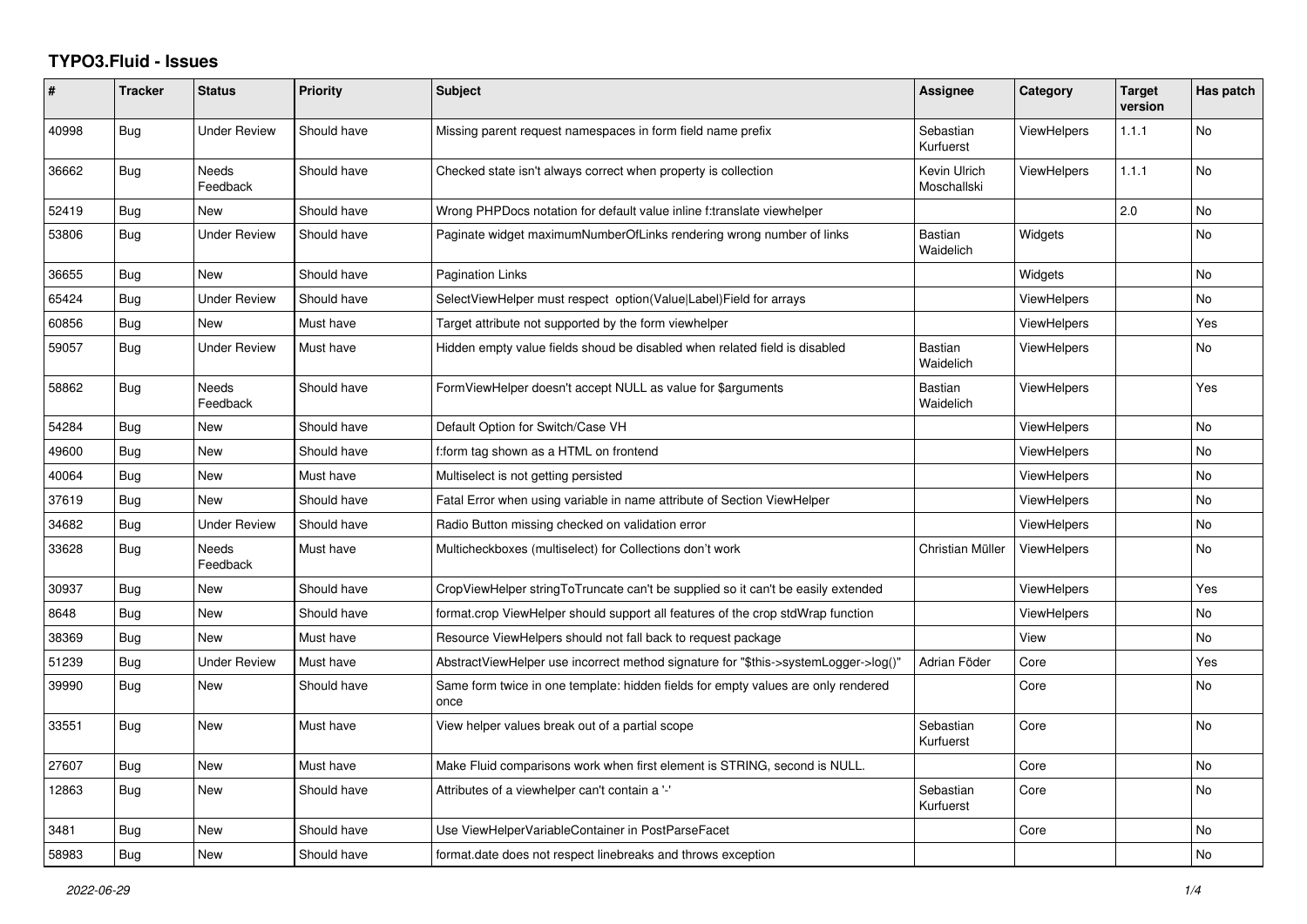| ∦     | <b>Tracker</b> | <b>Status</b>       | <b>Priority</b> | <b>Subject</b>                                                                                              | <b>Assignee</b>        | Category    | <b>Target</b><br>version | Has patch |
|-------|----------------|---------------------|-----------------|-------------------------------------------------------------------------------------------------------------|------------------------|-------------|--------------------------|-----------|
| 58921 | Bug            | New                 | Should have     | f:form.* VHs crash if NOT inside f:form but followed by f:form                                              |                        |             |                          | <b>No</b> |
| 57885 | <b>Bug</b>     | New                 | Must have       | Inputs are cleared from a second form if the first form produced a vallidation error                        |                        |             |                          | No        |
| 55008 | <b>Bug</b>     | <b>Under Review</b> | Should have     | Interceptors should be used in Partials                                                                     | Christian Müller       |             |                          | No        |
| 52591 | Bug            | New                 | Should have     | The Pagination Widget broken for joined objects                                                             |                        |             |                          | No        |
| 52536 | <b>Bug</b>     | <b>Under Review</b> | Should have     | Errorclass not set if no property-attribute set                                                             |                        |             |                          |           |
| 50888 | Bug            | <b>Under Review</b> | Should have     | WSOD by changing name of section and if Fluid caches are generated                                          |                        |             |                          | <b>No</b> |
| 49038 | Bug            | New                 | Must have       | form.select does not select the first item if prependOptionValue is used                                    |                        |             |                          | No        |
| 47006 | <b>Bug</b>     | <b>Under Review</b> | Should have     | widget identifier are not unique                                                                            |                        |             |                          | No        |
| 28554 | Bug            | New                 | Should have     | (v4) implement feature flag to disable caching                                                              |                        |             |                          | No        |
| 28553 | <b>Bug</b>     | New                 | Should have     | improve XHProf test setup                                                                                   |                        |             |                          | No        |
| 28552 | <b>Bug</b>     | New                 | Should have     | (v5) write ViewHelper test for compiled run; adjust functional test to do two passes<br>(uncached & cached) |                        |             |                          | No        |
| 28551 | Bug            | Accepted            | Should have     | (v4) backport VHTest                                                                                        | Sebastian<br>Kurfuerst |             |                          | <b>No</b> |
| 28550 | <b>Bug</b>     | New                 | Should have     | (v4) make widgets cacheable, i.e. not implement childnodeaccess interface                                   |                        |             |                          | No        |
| 28549 | <b>Bug</b>     | New                 | Should have     | make widgets cacheable, i.e. not implement childnodeaccess interface                                        |                        |             |                          | No        |
| 13045 | Bug            | New                 | Should have     | Entity decode of strings are different between if-conditions and output of variable                         |                        |             |                          |           |
| 31955 | Feature        | New                 | Should have     | f:uri.widget                                                                                                |                        | Widgets     |                          | No        |
| 60003 | Feature        | New                 | Should have     | Add required-Attribute to f:form.password                                                                   |                        | ViewHelpers |                          | No        |
| 51100 | Feature        | New                 | Must have       | Links with absolute URI should have the option of URI Scheme                                                |                        | ViewHelpers |                          | No        |
| 39936 | Feature        | New                 | Should have     | registerTagAttribute should handle default values                                                           |                        | ViewHelpers |                          | No        |
| 36410 | Feature        | New                 | Should have     | Allow templates to send arguments back to layout                                                            |                        | ViewHelpers |                          | No        |
| 5933  | Feature        | Accepted            | Should have     | Optional section rendering                                                                                  | Sebastian<br>Kurfuerst | ViewHelpers |                          | No        |
| 3725  | Feature        | New                 | Could have      | <b>CSS Engine</b>                                                                                           | Christian Müller       | ViewHelpers |                          | <b>No</b> |
| 60181 | Feature        | New                 | Could have      | Caching mechanism for Fluid Views/Templates                                                                 |                        | View        |                          | No        |
| 8989  | Feature        | Needs<br>Feedback   | Could have      | Search path for fluid template files                                                                        |                        | View        |                          | <b>No</b> |
| 46257 | Feature        | <b>Under Review</b> | Should have     | Add escape sequence support for Fluid                                                                       |                        | Core        |                          | No.       |
| 33394 | Feature        | Needs<br>Feedback   | Should have     | Logical expression parser for BooleanNode                                                                   | <b>Tobias Liebig</b>   | Core        |                          | No        |
| 30555 | Feature        | New                 | Could have      | Make TagBuilder more extensible                                                                             |                        | Core        |                          | No        |
| 10472 | Feature        | New                 | Could have      | Fluid Standalone distribution                                                                               |                        | Core        |                          | No        |
| 7608  | Feature        | New                 | Could have      | Configurable shorthand/object accessor delimiters                                                           |                        | Core        |                          | Yes       |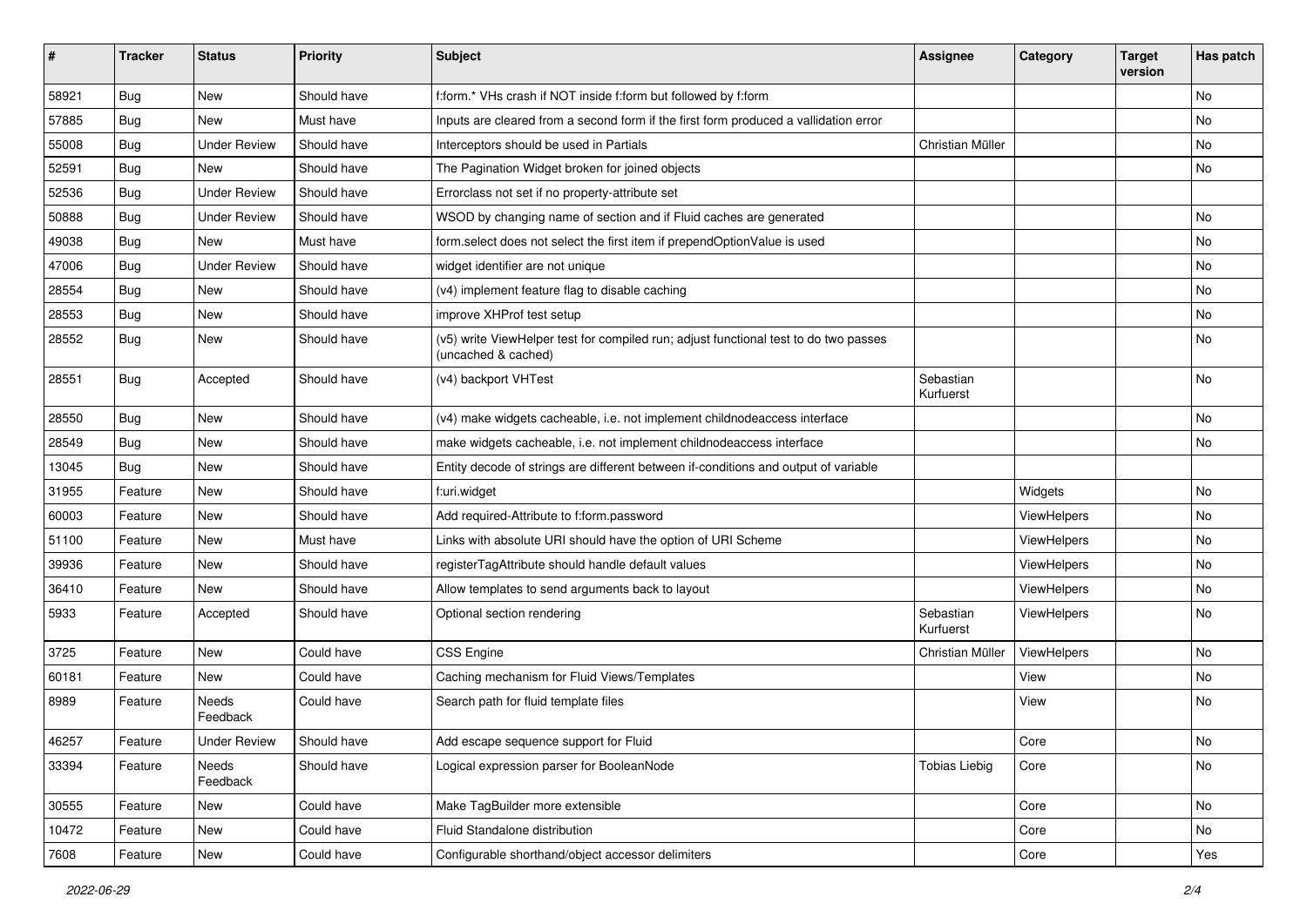| #     | <b>Tracker</b> | <b>Status</b>            | <b>Priority</b>      | Subject                                                                                                | <b>Assignee</b>        | Category    | <b>Target</b><br>version | Has patch |
|-------|----------------|--------------------------|----------------------|--------------------------------------------------------------------------------------------------------|------------------------|-------------|--------------------------|-----------|
| 4704  | Feature        | New                      | Should have          | Improve parsing exception messages                                                                     |                        | Core        |                          |           |
| 1907  | Feature        | New                      | Could have           | Default values for view helpers based on context                                                       |                        | Core        |                          |           |
| 60271 | Feature        | New                      | Should have          | Paginate viewhelper, should also support arrays                                                        |                        |             |                          | No        |
| 52640 | Feature        | <b>Under Review</b>      | Should have          | Create an UnlessViewHelper as opposite to the IfViewHelper                                             | Marc Neuhaus           |             |                          | No        |
| 51277 | Feature        | New                      | Should have          | ViewHelper context should be aware of actual file occurrence                                           |                        |             |                          | No        |
| 49756 | Feature        | <b>Under Review</b>      | Should have          | Select values by array key in checkbox viewhelper                                                      |                        |             |                          | No        |
| 48355 | Feature        | New                      | Could have           | Assign output of viewhelper to template variable for further processing.                               |                        |             |                          |           |
| 46545 | Feature        | New                      | Should have          | Better support for arrays in options of SelectViewHelper                                               |                        |             |                          | No        |
| 45345 | Feature        | Needs<br>Feedback        | Should have          | Easy to use comments for fluid that won't show in output                                               |                        |             |                          |           |
| 45153 | Feature        | New                      | Should have          | f:be.menus.actionMenuItem - Detection of the current select option is insufficient                     |                        |             |                          | No        |
| 42397 | Feature        | New                      | Should have          | Missing viewhelper for general links                                                                   |                        |             |                          | No        |
| 40081 | Feature        | New                      | Should have          | Allow assigned variables as keys in arrays                                                             |                        |             |                          | No        |
| 38130 | Feature        | New                      | Should have          | Checkboxes and multiple select fields should have an assignable default value                          |                        |             |                          | No        |
| 37095 | Feature        | New                      | Should have          | It should be possible to set a different template on a Fluid TemplateView inside an<br>action          | Christopher<br>Hlubek  |             |                          | No        |
| 36559 | Feature        | New                      | Could have           | New widget progress bar                                                                                |                        |             |                          | Yes       |
| 33215 | Feature        | New                      | Should have          | RFC: Dynamic values in ObjectAccess paths                                                              |                        |             |                          | No        |
| 9514  | Feature        | <b>New</b>               | Should have          | Support explicit Array Arguments for ViewHelpers                                                       |                        |             |                          |           |
| 9005  | Feature        | Accepted                 | Could have           | Fluid Template Analyzer (FTA)                                                                          | Sebastian<br>Kurfuerst |             |                          |           |
| 3291  | Feature        | <b>Needs</b><br>Feedback | Should have          | Cacheable viewhelpers                                                                                  |                        |             |                          | No        |
| 54195 | Task           | New                      | Should have          | Rename and move FormViewHelper's errorClass value, currently 'f3-form-error'                           | Adrian Föder           | ViewHelpers |                          | No        |
| 34309 | Task           | New                      | Could have           | Unknown ViewHelpers cause exception - should be handled more graceful                                  |                        | ViewHelpers |                          | No        |
| 26664 | Task           | New                      | Won't have this time | Clean up Form ViewHelpers                                                                              |                        | ViewHelpers |                          | No        |
| 26658 | Task           | New                      | Won't have this time | Make Form ViewHelpers consistent                                                                       |                        | ViewHelpers |                          | No        |
| 10911 | Task           | New                      | Should have          | Tx_Fluid_ViewHelpers_Form_AbstractFormViewHelper->renderHiddenIdentityField<br>should be more reliable |                        | ViewHelpers |                          | No        |
| 9950  | Task           | New                      | Should have          | Binding to nested arrays impossible for form-elements                                                  |                        | ViewHelpers |                          |           |
| 8491  | Task           | Needs<br>Feedback        | Should have          | link.action and uri.action differ in absolute argument                                                 | Karsten<br>Dambekalns  | ViewHelpers |                          | No        |
| 45394 | Task           | New                      | Should have          | Forwardport Unit test for standalone view                                                              |                        | View        |                          | No        |
| 43072 | Task           | New                      | Should have          | Remove TOKENS for adding templates fallback in Backporter                                              |                        | View        |                          | No        |